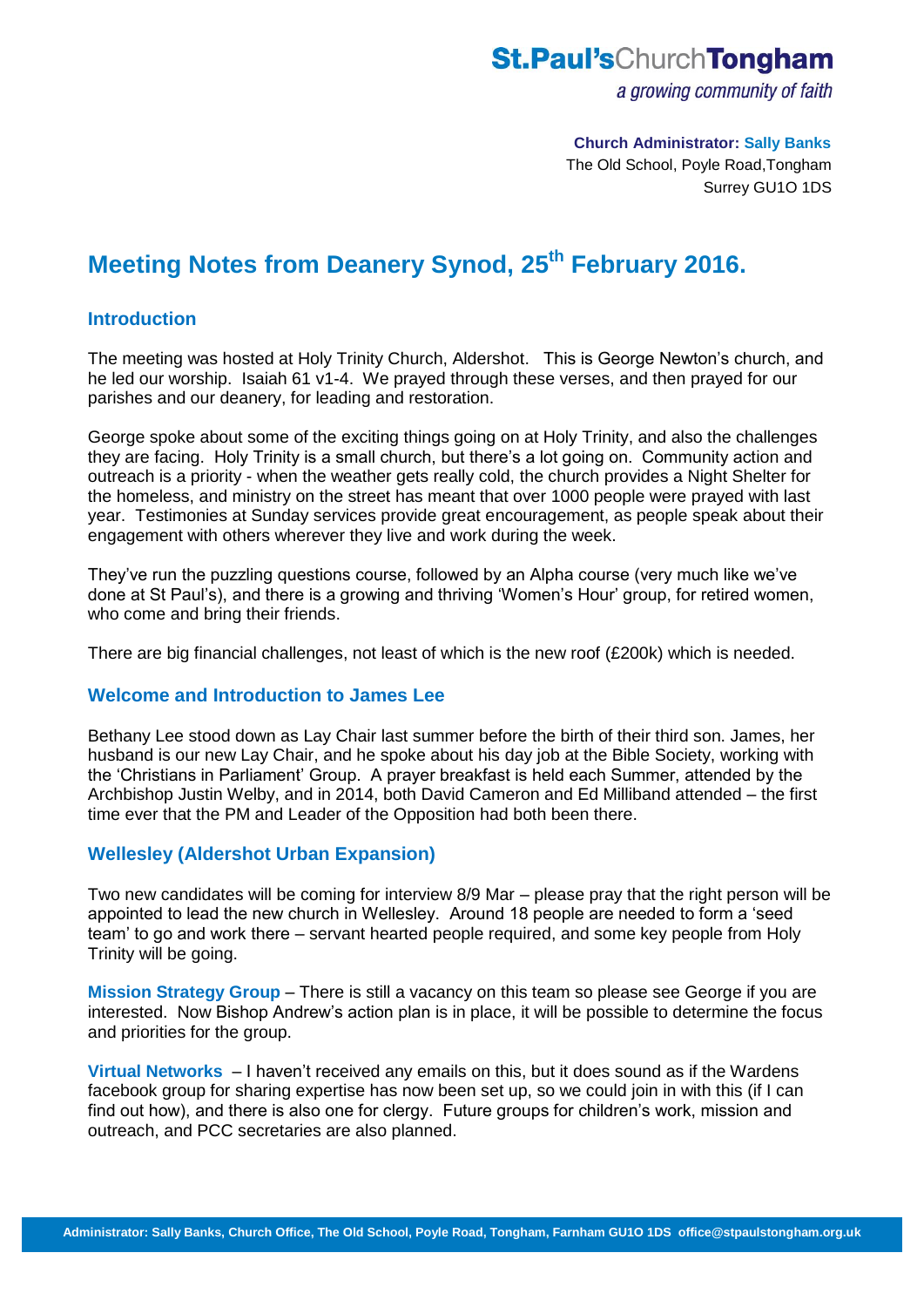**All Saints** in Fleet, gutted by fire in the Summer, has now been cleared, and work has started to put a 'top hat' over the building so that reconstruction can start, but now awaiting permission to move some graves. Fundraising continues. Please continue to pray for the rebuilding of this church – see the website for more information. http://ariseallsaints.uk/

### **General and Diocesan Synod Update – James Lee**

James has been elected to General Synod, so was able to share with us his experience of attending the first session in November, opened by the Queen, and the following session in February. Issues discussed have been: (Nov) Renewal and reform programme with positive encouragements; targets to increase new ordinands, encourage lay leadership and greater flexibility. The Migrant crisis was debated, with calls on the government to do more, and discussion of how the church seeks to respond. (Feb) Archbishop's task group on evangelism reported: Significance of student mission and summer camps for young people, clarity of the gospel and the transforming power of Jesus, recognition of the importance of mission to families, not just children in isolation. The July meeting will debate human sexuality.

# **Waterways Chaplaincy – Mark Chester**

Mark Chester is Senior Chaplain to the Waterways. He used to be vicar at St Paul's Camberley. He has a great heart for the un-churched. The Waterways Chaplaincy is ecumenical and part of a wider movement which is growing, aiming to go out to where people are. 'Workplace matters' is the umbrella organization for all sorts of chaplaincy, and embodies over 50 years of experience.

The vision for the Waterways Chaplaincy is to be a catalyst in the waterways community, to bring about short and long term transformation, emotionally, mentally and spiritually.

Mark's work consists of going out, walking the canal path, and looking for people who need help and care. There are many people here – anglers, walkers, business people taking a break, gongoozlers (who idly watches people working hard at locks), and many more.

The Chaplains seek to help people in practical ways and improve their wellbeing, build empowering relationships, and respond to questions about the meaning of life. People to seek still waters to reflect on the big questions of life, and to get away from the stress and burdens of their lives. So it's an ideal place to meet with and minister to people, to be with them in the good times and the bad.

The mission of the Canals and Rivers Trust, who are the main operators of our UK waterways since 2012, is "transforming places and enriching lives", very similar to the chaplains!

Aldershot is on the Basingstoke canal, running from the Wey River all the way to Basingstoke. It's been open to the public since 1991, and had 56,000 visitors in 2015. In the early days, the Salvation Army had a key involvement in the canals. Many who lived there were outside of society, with high levels of illiteracy, unemployment and poverty, primarily due to having no address. Many today end up living on the canals following family breakdown, where a man is longer able to afford a place to live.

There are currently 30 Waterways Chaplains in the UK. The target is to have 200 by 2020, which will mean we will have 1 chaplain responsible for 8 miles of canal. They will be able to reach the de-churched (drifted away) and the un-churched (never been). There are fewer de-churched people today, and the number of un-churched is growing, so we need to reach them in "the 3<sup>rd</sup> place", ie.

1. Home 2. Work 3. Where people want to be (eg. The Basingstoke Canal!)